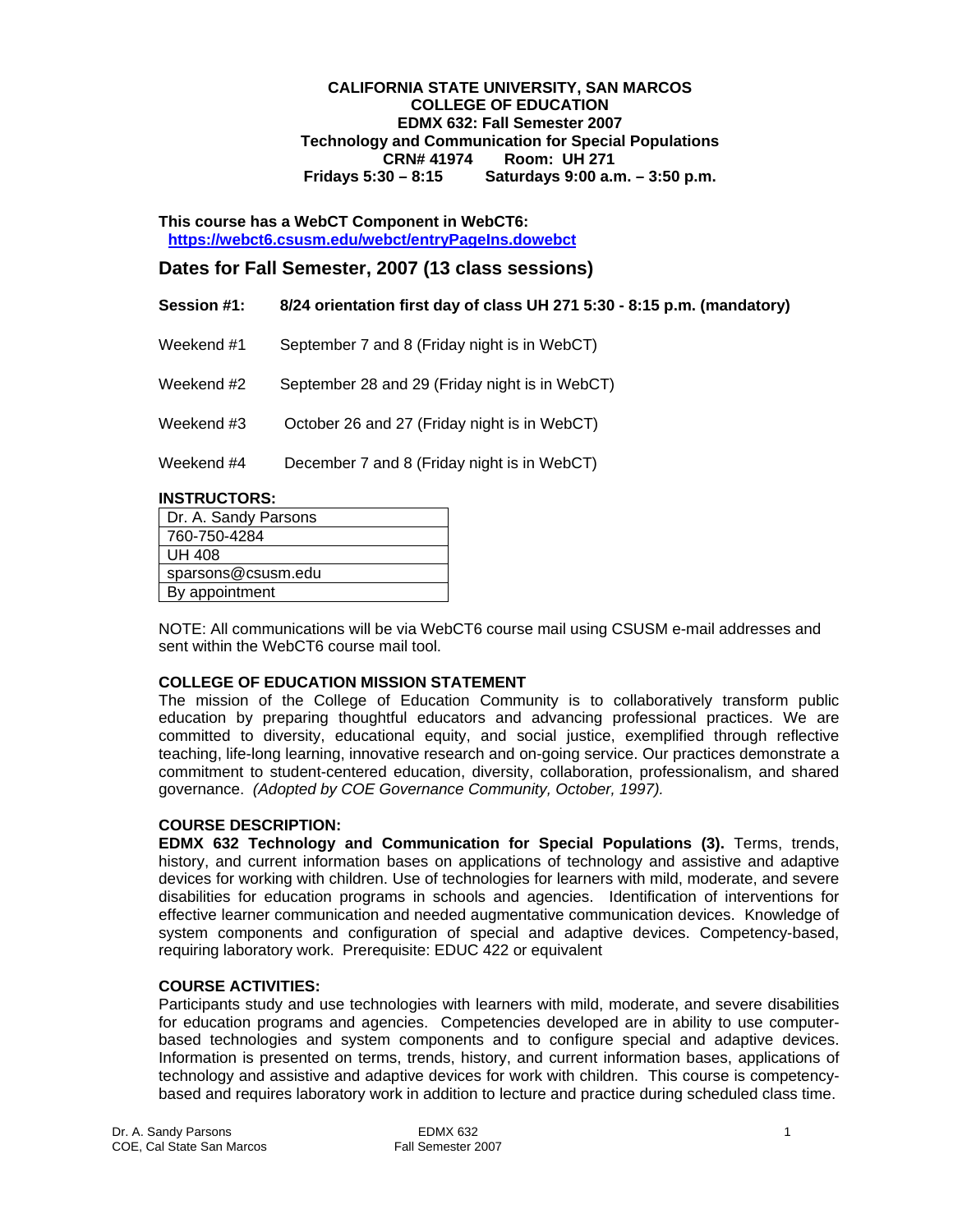## **COURSE PREREQUISITES:**

Admission to the Preliminary Level I Mild/Moderate & Moderate/Severe Disabilities Education Specialist Program with or without Multiple Subjects/BCLAD. Successful completion of EDUC 422 or equivalent. Demonstration of a basic understanding and practical use of representative programs for instruction and teacher productivity including word processing, data bases, spread sheets, graphics, telecommunications, networking, and multi-media presentations is absolutely required.

## **REQUIRED TEXT AND MATERIALS:**

**ASNAT Manual:** Assessing Students' Needs for Assistive Technology (ASNAT) 4th Edition, 2004. Wisconsin Assistive Technology Initiative (WATI). **This will be ordered as a group in class** on 08/24/07. BE SURE TO BRING YOUR CHECK BOOK TO CLASS; The check will be for \$48.00 to WATI for an ASNAT manual.

There is a price reduction when ordered with our class (it would be \$66.00 +otherwise). Do not order this from their website as you will not get the class discount.

### **Parsons Fall 2007: Bound Reader, available at Copy Serve in San Marcos NOTE: The reader will not be available until September 5th. We will send out a course mail via WebCT6 when it is ready.**

The Bound Reader, available at Copy Serve in San Marcos. (760) 599-9923, 754 South Rancho Santa Fe Blvd. Enter the first driveway off San Marcos Blvd. just west of Rancho Santa Fe Rd. and the Citibank, turn right in this drive and make an immediate left. The store faces San Marcos Blvd.

## **Supplies Required:**

**University print card**. You will be required to submit hard print copies of lab assignments printed in the lab. You may purchase this card in the Kellogg Library on the  $2^{nd}$  floor (street level) near the Student Technology Help Desk. You may add money to the card on the 4<sup>th</sup> floor of University Hall, but you must have a card first in order to do this. **Having a print card is a requirement!**

**One 2" – three ring binder** (For use in the Mouse House lab.)

**A USB/flash drive** for storage of documents. This lab does not have 3.5" drives!

**Materials:** We suggest you get together in teams to gather or purchase these materials to share for the make it take is low tech lab on Saturday, September 8th.

Hot Glue sticks small or large

Hot glue gun small or large (bring to share, not required to purchase)

4 small household soft sponges (do not let them dry out!)

**Scissors** 

# **AUTHORIZATION TO TEACH ENGLISH LEARNERS**

This credential program has been specifically designed to prepare teachers for the diversity of languages often encountered in California public school classrooms. The authorization to teach English learners is met through the infusion of content and experiences within the credential program, as well as additional coursework. Students successfully completing this program receive a credential with authorization to teach English learners.

*(Approved by CCTC in SB 2042 Program Standards, August 02)*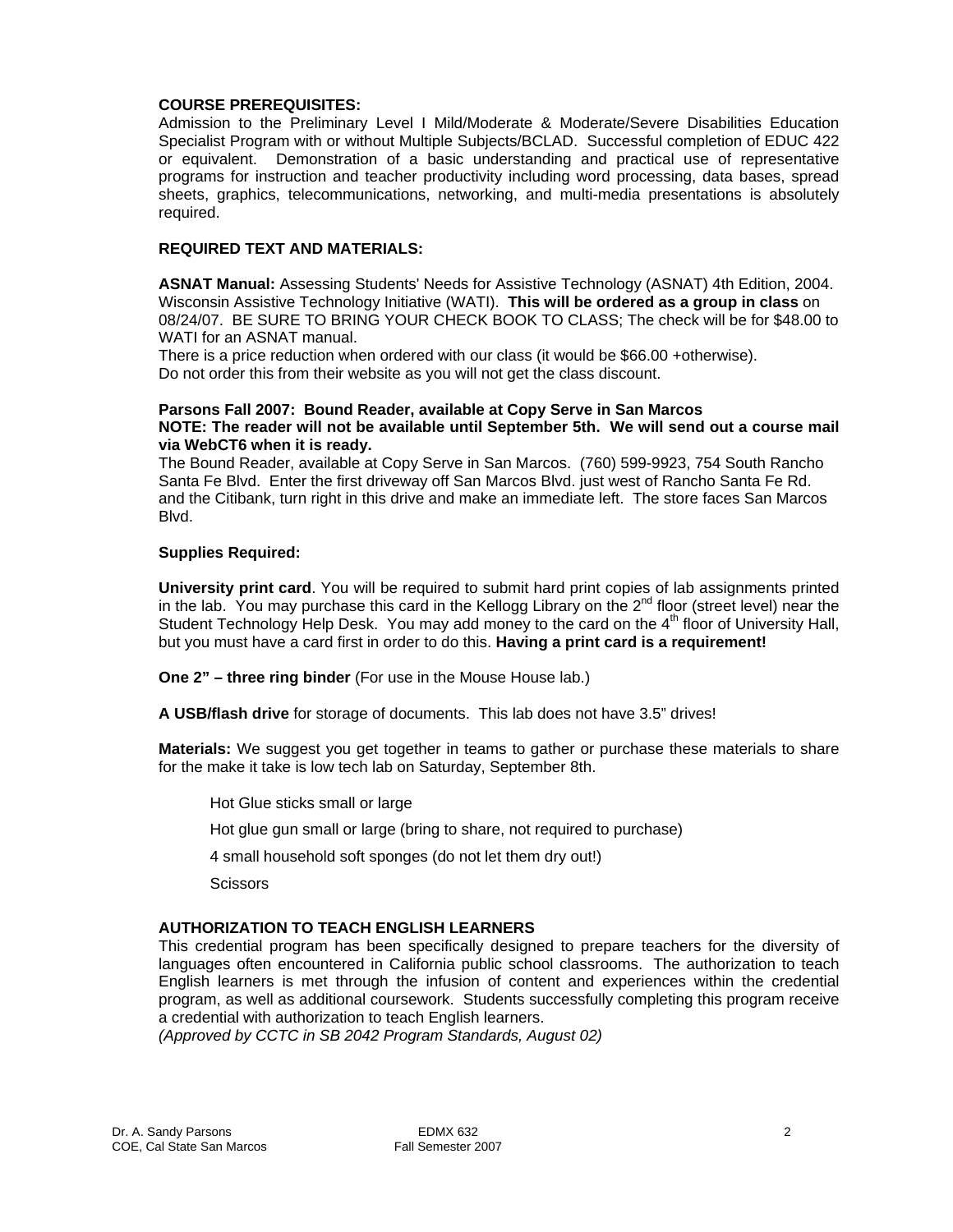# **Task Stream Requirement:**

CCTC Standards for the Special Education Specialist Credential

The course objectives, assignments, and assessments have been aligned with the CCTC (California Commission on Teacher Credentialing) standards for the Level 1 Special Education Specialist Credential. This course is designed to help teachers seeking a California teaching credential to develop the skills, knowledge, and attitudes necessary to assist schools and district in implementing effective programs for all students. The successful candidate will be able to merge theory and practice in order to realize a comprehensive and extensive educational program for all students. You will be required to formally address the CCTC Standards for the Level 1 Mild/Moderate/Severe Special Education Specialist Credential in this course; this assignment will be addressed in class. You will be required to post artifacts and a reflection to address standards 25 M/M, and 25 M/S. Please see the table below for the artifacts to be posted to each standard. The format for the Reflective Essay, required for each standard, is attached to the syllabus. You must complete all TaskStream postings in order to be cleared for your credential.

| <b>EDMX 632: Technology and Communications for Special Populations</b> |  |
|------------------------------------------------------------------------|--|
|------------------------------------------------------------------------|--|

| <b>CCTC Standard</b>                                                                              | <b>Related Artifact to be Attached in Task Stream</b> |
|---------------------------------------------------------------------------------------------------|-------------------------------------------------------|
| Standard 25 M/M<br>Characteristics and Needs of<br>Individuals With Mild To Moderate Disabilities | Vendor Research Project                               |
| Standard 25 M/S<br><b>Communication and Social Networks</b>                                       | Standards Based Curriculum Project                    |

# **ALL UNIVERSITY WRITING REQUIREMENT**

Every course at the university must have a writing requirement of at least 2500 words. In EDMX 632, this requirement is met via Standards Based Curriculum Project and Paper, the Vendor Project, the Reading Activities, and the Web CT6 discussion board work.

# **CAL STATE SAN MARCOS ACADEMIC HONESTY POLICY**

"Students will be expected to adhere to standards of academic honesty and integrity, as outlined in the Student Academic Honesty Policy. All written work and oral assignments must be original work. All ideas/materials that are borrowed from other sources must have appropriate references to the original sources. Any quoted material should give credit to the source and be punctuated with quotation marks.

Students are responsible for honest completion of their work including examinations. There will be no tolerance for infractions. If you believe there has been an infraction by someone in the class, please bring it to the instructor's attention. The instructor reserves the right to discipline any student for academic dishonesty in accordance with the general rules and regulations of the university. Disciplinary action may include the lowering of grades and/or the assignment of a failing grade for an exam, assignment, or the class as a whole."

# **STUDENTS WITH DISABILITIES REQUIRING REASONABLE ACCOMMODATIONS**

Students must be approved for services by providing appropriate and recent documentation to the Office of Disable Student Services (DSS). This office is located in Craven Hall 5205, and can be contacted by phone at (760) 750-4905, or TTY (760) 750-4909. Students authorized by DSS to receive reasonable accommodations should meet with their instructor during office hours or, in order to ensure confidentiality, in a more private setting.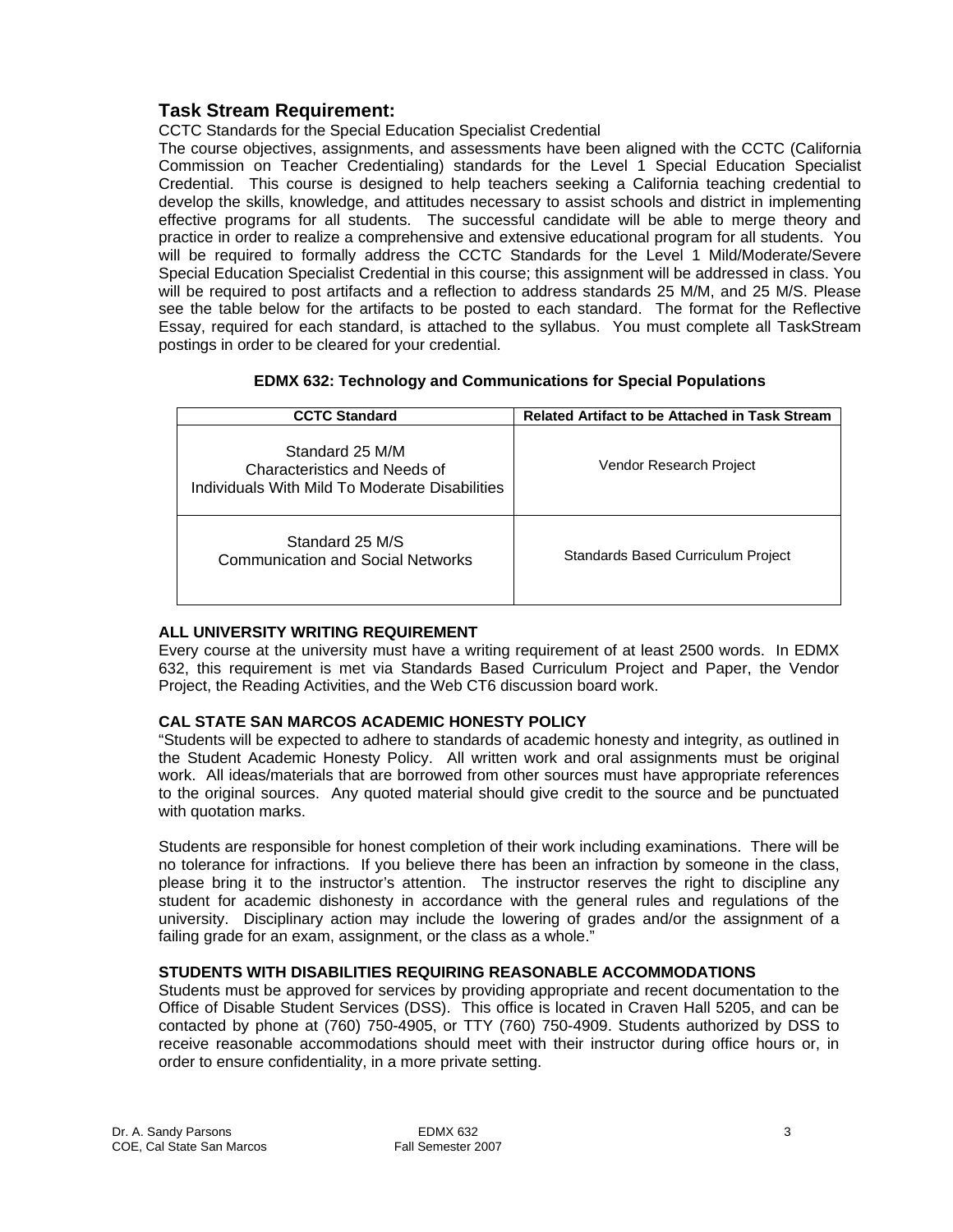## **ADMINISTRATIVE REQUIREMENTS OF STUDENTS:**

#### **College Of Education Attendance Policy**

Due to the dynamic and interactive nature of courses in the College of Education, all students are expected to attend all classes and participate actively. At a minimum, students must attend more than 80% of class time, or s/he may not receive a passing grade for the course at the discretion of the instructor. **Individual instructors may adopt more stringent attendance requirements**. Should the student have extenuating circumstances, s/he should contact the instructor as soon as possible. *(Adopted by the COE Governance Community, December, 1997).* Students arriving late, leaving class early or coming back late from breaks will lose participation points. For weekend classes, the "lunch break" is only 30 minutes, bring your snacks and lunch with you to have outside of the tech lab. Remember: NO FOOD OR DRINKS IN THE COMPUTER LABS AT ANY TIME! Participation points will be deducted for food and drink in the lab at any time.

### **Weekend Courses Attendance Policy:**

You may not miss more than one weekend component and receive a grade of A. You may not miss one full Saturday and receive a passing grade. Weekend courses are VERY intense and strict attendance and fulfillment of all requirements is required to receive credit for the course. NO MAKEUPS! (One component = Friday night, Saturday a.m., or Saturday p.m. session).

**ASSIGNMENT POLICY**: Each assignment is due at the beginning of class on the date indicated on the syllabus.

- We do typically not accept assignments as e-mail/course mail attachments or embedded within e-mail/course mails. Seek prior permission in extenuating circumstances.
- We do not accept late work or late WebCT postings.
- Students are required to keep a copy of all work in case any work becomes lost. All proof of work accomplished is the responsibility of the student, including Discussion Board Postings within WebCT6. It is recommended that you compose in Word, and keep a running document of your work. You can copy and paste from Word into WebCT6.
- It is strongly advised that students keep up with the assignments from session to session as I do not accept late work.
- **Note**: Typically, no late work will be accepted, but if accepted due to extenuating circumstance, and at the instructor's discretion, point deductions will be applied. If you have extraordinary circumstances in your life which will impact upon your attendance or assignments, please let us know. If you have any questions or concerns, please contact the instructor.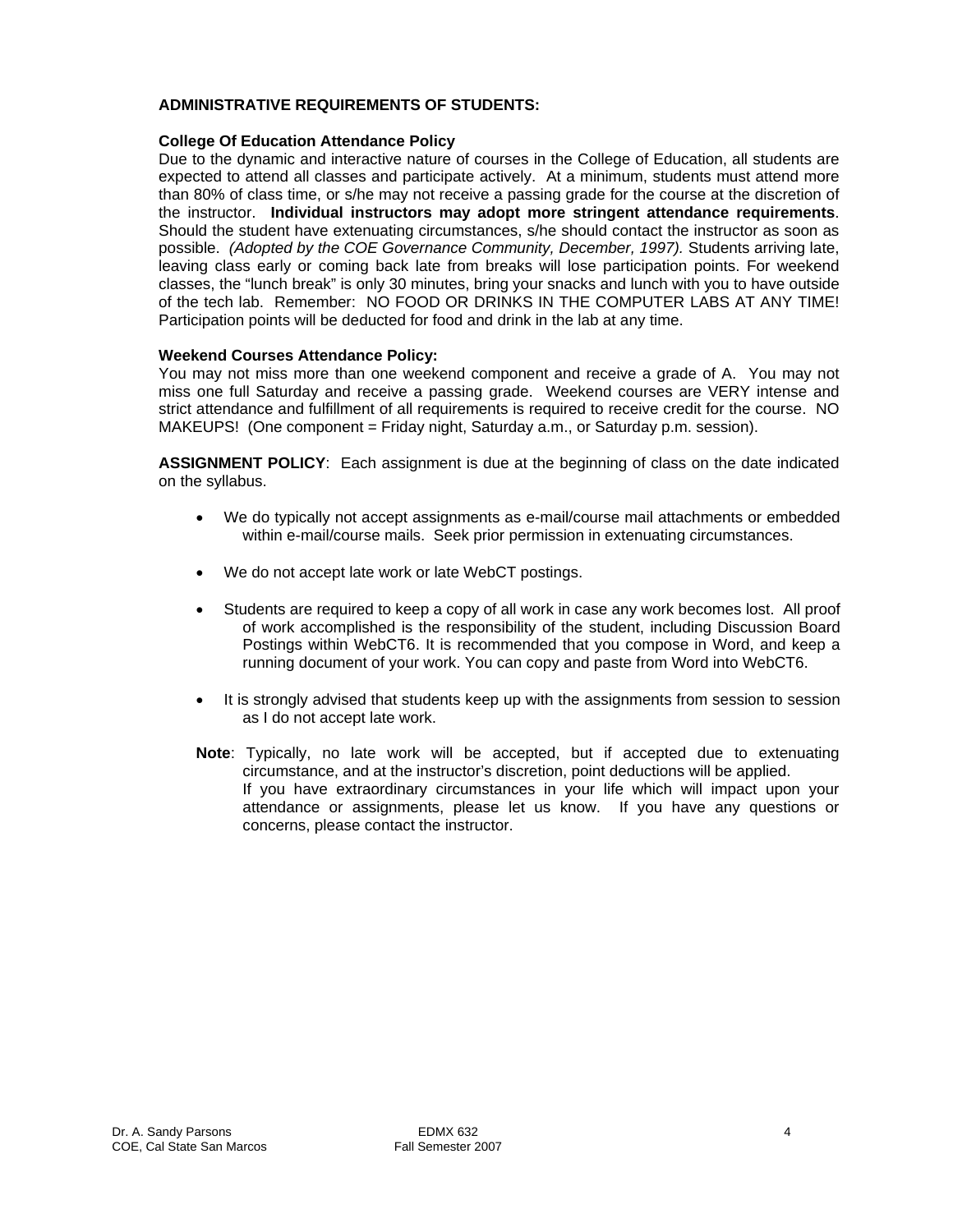# **Academic Honesty Policy:**

# **(be sure to read the CSUSM Academic Honesty Policy below)**

- Plagiarism of any type will result in a failing grade. All work in this course must be the original work of the credential candidate.
- Scanning of student work via Turn it In™ software may be used to verify student authorship and accurate citation of copyrighted materials or thoughts, ideas, and/or work of others.
- Assignment will be checked via Turn-It-In software for accuracy of citation and originality of work.
- The instructor may require that some assignments in the course be submitted via WebCT 6 using the built in Turn it In™ software feature.
- Students making unauthorized copies of copyrighted materials or microcomputer software will receive a failing grade.

# **CSUSM Academic Honesty Policy**

"Students will be expected to adhere to standards of academic honesty and integrity, as outlined in the Student Academic Honesty Policy. All written work and oral assignments must be original work. All ideas/materials that are borrowed from other sources must have appropriate references to the original sources. Any quoted material should give credit to the source and be punctuated with quotation marks.

Students are responsible for honest completion of their work including examinations. There will be no tolerance for infractions. If you believe there has been an infraction by someone in the class, please bring it to the instructor's attention. The instructor reserves the right to discipline any student for academic dishonesty in accordance with the general rules and regulations of the university. Disciplinary action may include the lowering of grades and/or the assignment of a failing grade for an exam, assignment, or the class as a whole."

### **Plagiarism:**

As an educator, it is expected that each student will do his/her own work, and contribute equally to group projects and processes. Plagiarism or cheating is unacceptable under any circumstances. If you are in doubt about whether your work is paraphrased or plagiarized see the Plagiarism Prevention for Students website http://library.csusm.edu/plagiarism/index.html. If there are questions about academic honesty, please consult the University catalog.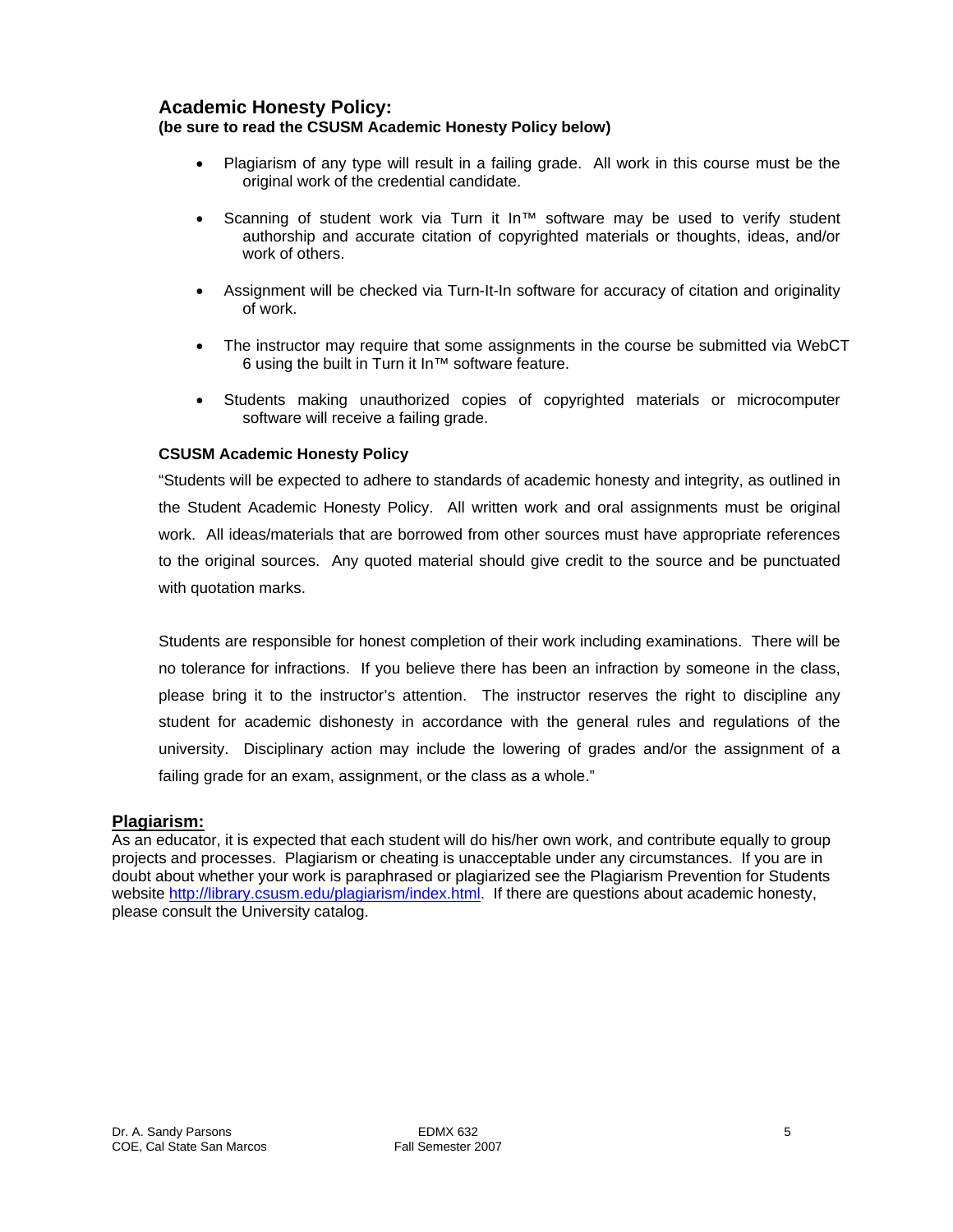# **SPECIAL EDUCATION SPECIALIST CREDENTIALS:**

## **CCTC Level 1 Standards and Levels of Competence:**

The following table indicates the CCTC Level I standards and level of competence addressed by EDMX 632 and the level (i.e., knowledge, application) at which each standard is demonstrated.

# **Table of CCTC Level I Standards and Levels of Competence**

| M/M/S | M/M/S | M/M/S | M/M/S | M/M/S | M/M/S | M/M/S | M/M | M/S | M/S | M/S |
|-------|-------|-------|-------|-------|-------|-------|-----|-----|-----|-----|
| 10    | 12    | 15    |       | 22    | 23    | 24    | 25  | 25  | 26  | 27  |
| K/A   | K/A   | K/A   | K/A   | K/A   | K/A   | A     | K/A | K/A | K/A | K/A |

# **Key to Table Standards and Areas of Certification**:

- 10 Professional, legal and ethical practices
- 12 Educating diverse learners with disabilities
- 15 Managing learning environments
- 17 Assessment, curriculum, and instruction
- 22 Assessment and evaluation of students
- 23 Planning and implementing curriculum and instruction
- 24 Positive behavior support

# **25M/M Characteristics and needs of individuals with mild to moderate disabilities**

# **25M/S Communication and Social Networks**

- 26 Curriculum
- 27 Movement, mobility, sensory and specialized health care
- **M/M/S** = Common Mild/ Moderate and Moderate/Severe Education Specialist Competency
- **M/M**= = Mild/Moderate Education Specialist Competency
- **M/S**  $=$  Moderate/Severe Education Specialist Competency
- **K** = Competence at **knowledge** level
- **A** = Competence at **application** level

**COURSE OBJECTIVES:** Upon completion of this course, students will be able to:

- 1. Identify terms, concepts, historical events and trends in the use of technology in general and special education programs.
- 2. Demonstrate an understanding of national, state and local laws, policies and procedures relating to technology and learners with special learning needs.
- 3. Identify learner characteristics and needs for the purpose of technology evaluations.
- 4. Become familiar with and able to utilize telecommunications, electronic databases, reference systems and networks to access information in regular and special education.
- 5. Identify for selection and use various resource agencies at national, state and local levels for improving the use of technology in the classroom to effect needed modification and adaptation of the learning environment for large and small group instruction.
- 6. Evaluate microcomputer software for its potential usefulness including possible adaptations and modification to the educational environment and/or devices for improving education programs for learners.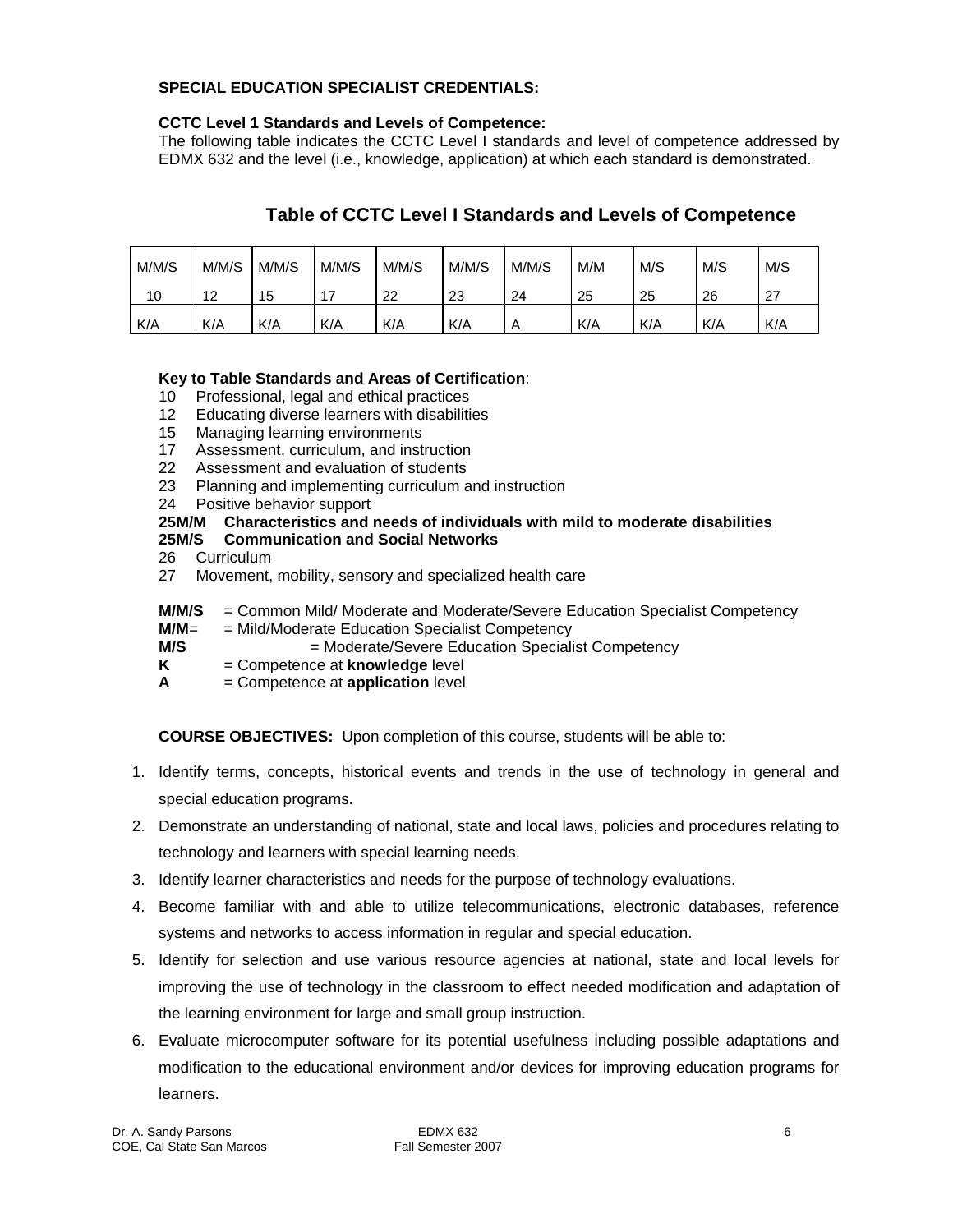- 7. Plan for the practical application for instructional use of computers; select, evaluate and use educational hardware and software, and design classrooms for the use of computer assisted instruction for various groups of learners.
- 8. Become familiar and utilize telecommunication and utility programs to access information bases in regular and special education through Internet use.
- 9. Plan the use of technology that can be used to assist/enable persons with physical disabilities in approaching the learning process and environment.
- 10. Explain how to evaluate the effectiveness of technology applications and devices for individual learners in special education programs.
- 11. Acquire competencies in configuring and using adaptive devices
- 12. Acquire competencies in configuring and using specialized software such as:

IntelliTalk III© (talking word processor)

Overlay Maker III©

Boardmaker 5© (picture communication boards)

SOLO<sup>™</sup> by Don Johnston Inc.:

Write OutLoud™ Read OutLoud™ Co Writer™ Draft Builder™

**Note: the one principle of adaptive tech**: is it is going to malfunction; it will do so when you are in front of a group!

# **Topics**:

- \* Use of computer-based assistive technologies, and system components
- \* Configurations of system components to support peripherals
- \* Terms, concepts, history and trends in assistive technology
- \* Software selection and evaluation for individual learners with special needs
- \* Planning use of technology for exceptional learners
- \* Use of alternative input/output devices
- \* Computer assisted instruction
- \* Use of computer-based technology within appropriate subject areas and grade levels
- \* Enhancement of problem solving skills, critical thinking skills, and creative processes
- \* Integration of computer-based applications into instruction in regular and special
- \* Education classrooms.
- \* Use of the internet as a multifaceted education tool
- \* On-line research:
- \* Education/special education sites
- \* Curriculum, lesson plans, and other education materials.
- \* Use of IntelliTools™ Software and IntelliKeys™ keyboards for education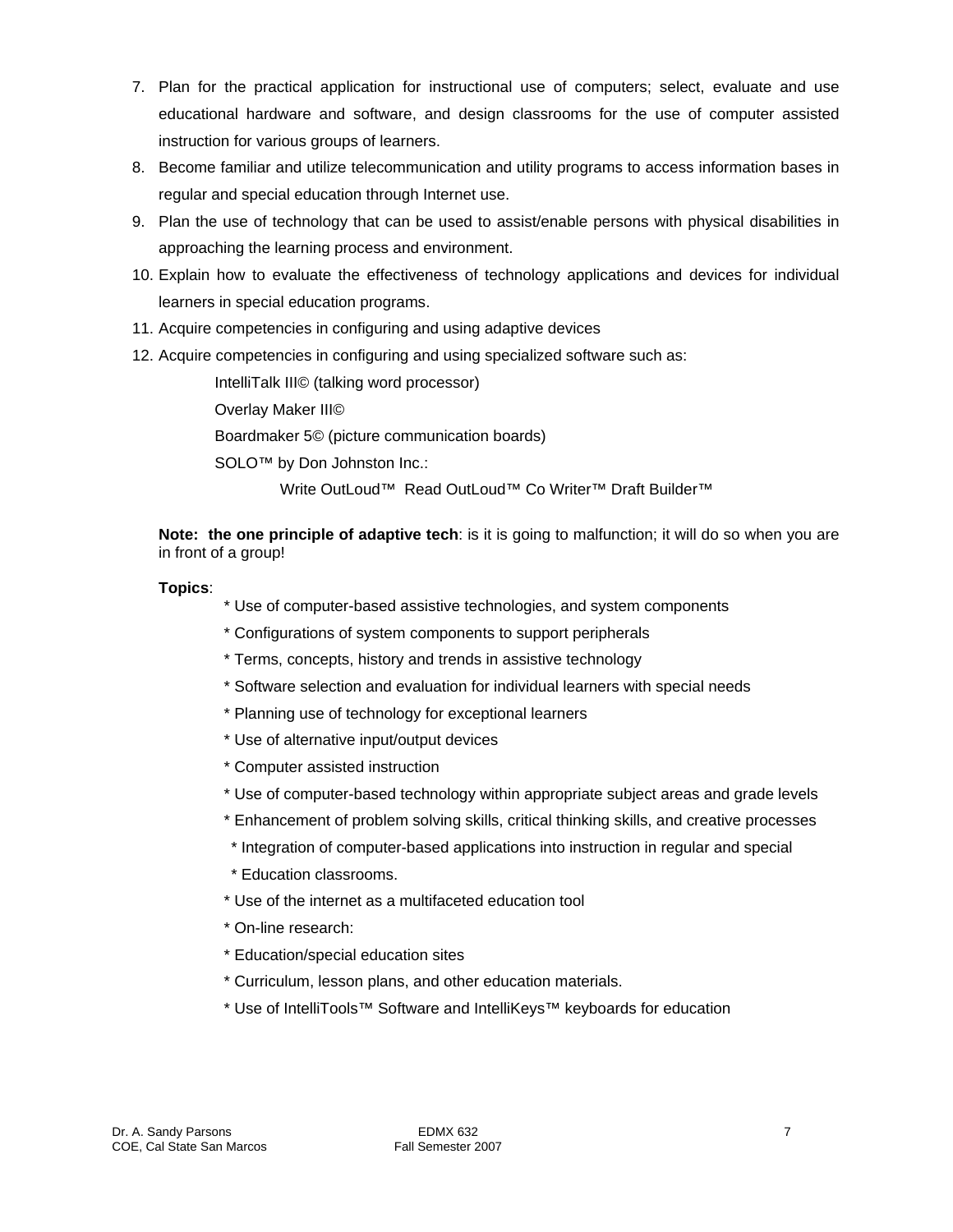# **ACADEMIC REQUIREMENTS:**

| <b>COURSE REQUIREMENTS</b> |
|----------------------------|
|                            |

| Collaboration/Participation<br>13 sessions at 10 points each<br>session                                                                         | 130 | Be sure to sign in each class session.<br>Participation points are also awarded on<br>your WebCT work for on time postings.                |
|-------------------------------------------------------------------------------------------------------------------------------------------------|-----|--------------------------------------------------------------------------------------------------------------------------------------------|
| Lab Assignments<br>$(12 \t@ 10$ points each)                                                                                                    | 120 | Be sure to turn in your lab sheet for lab<br>points.                                                                                       |
| Standards Based Curriculum<br>(SBC) Project and Paper (Pairs)                                                                                   | 60  | Be sure to post your SBC paper to the<br>Discussion Board and send it to Dr.<br>Parsons<br>via<br>mail<br>course<br>as<br>an<br>attachment |
| Presentation of the SBC Project<br>by entire group                                                                                              | 15  |                                                                                                                                            |
| Vendor Project (Individual)                                                                                                                     | 60  | Be sure to post your Vendor Summary<br>Paper to the Discussion Board                                                                       |
| Reading Activities (4 @ 25 points<br>each)                                                                                                      | 100 | These<br>will<br>be<br>posted<br>the<br>using<br>Assignments Tool in WebCT6                                                                |
| Web CT assignments (4 @<br>25 points per session)<br>plus 10 points participation for<br>each session included in<br>participation points above | 100 | Log into WebCT6 and complete the<br>discussion board prompts. Be sure to<br>post by time and date on course<br>schedule.                   |
| <b>Course Reflection</b>                                                                                                                        | 25  | This is to be posted on WebCT6 using<br>the Assignments Tool                                                                               |
| Task Stream Postings (50 points)<br>Standards: 25 M/M and 25 M/S                                                                                | 50  | Each student must have a Task Stream<br>Account. These must be posted in<br>order to clear your credential.                                |
| <b>TOTAL POINTS</b>                                                                                                                             | 660 |                                                                                                                                            |

NOTE: All assignments are due on the date stated on the course schedule. No late work will be accepted. If you encounter extenuating circumstance, please contact the professor. Late work due to extenuating circumstance will be accepted only at the discretion of the instructor and will receive late point deductions.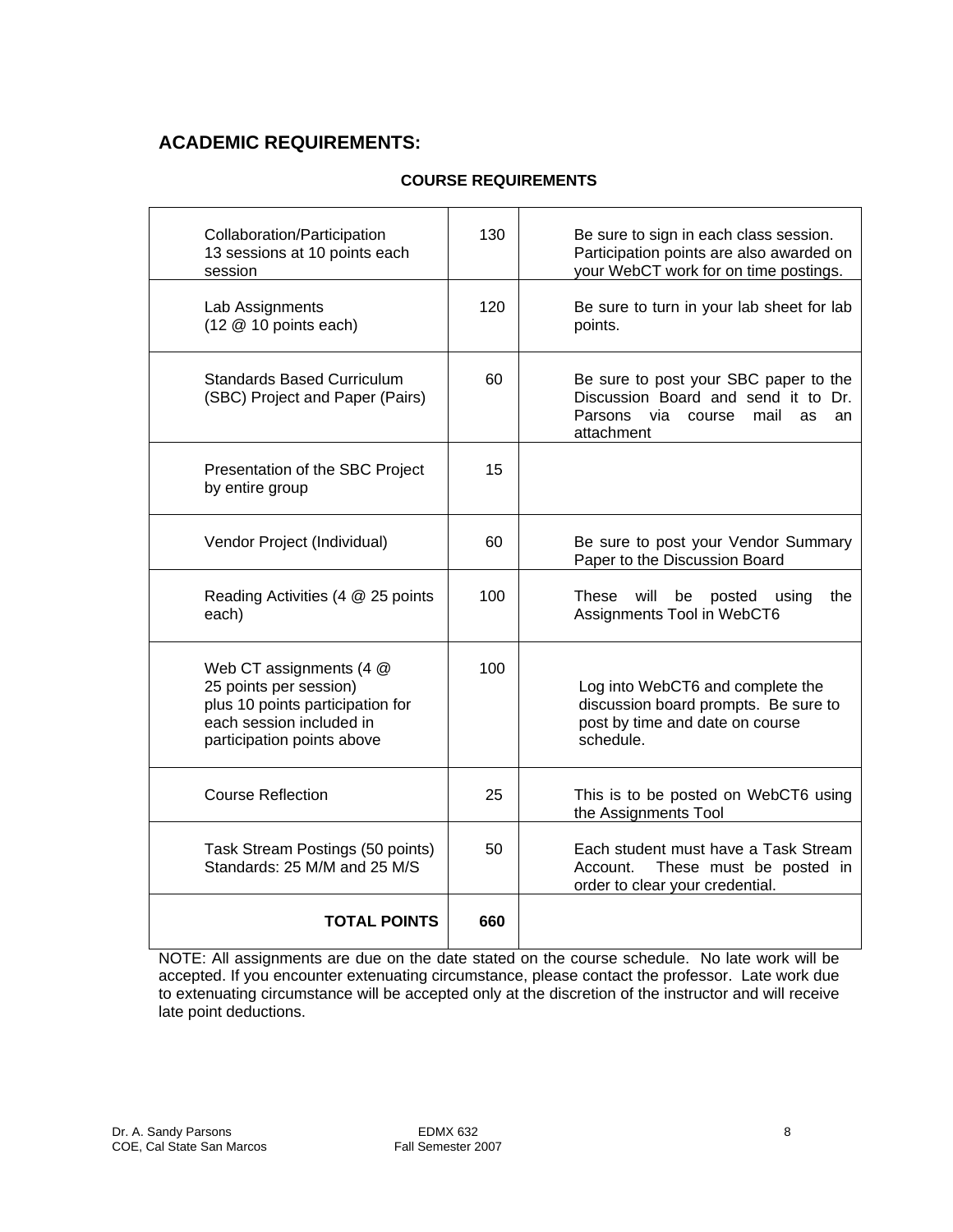# **Assignment Descriptions and Points for Meeting Course Objectives:**

## **Collaboration and Participation: (13 class sessions @ 10 points each = 130 points)**

For each class, participation points will be assigned based upon the following criteria: collaborative cooperation in all labs, classes, and group assignments; enthusiasm for the content and activities; respect for the speakers; patience, flexibility and respect with the technology; and appropriate use of the lab, hardware and software and other aspects included in the Policy and Professional Dispositions listed below. Please note the very strict COE attendance policy requirements on page four of this syllabus and that of this instructor for weekend courses.

### **Lab work in class and required lab work sheets: (12 @ 10 points each) = 120 points)**

There will be lab activities which require in-class work and lab sheets for each class session. Be sure to get the lab sheet from your bound reader (or from the instructor), do the work, fill it out, and return it to the instructor to get the full points. Missed labs may be made up only with the consent of the instructor, but not for full points as the student has missed the professor's instruction and supervised in-class group work with peers.

**Standards Based Curriculum Project (75 points, including the Paper (60) with Presentation (15)** This is a project to be accomplished in pairs which requires team creation of a standards based lesson using specialized access software and class presentation. The format is included in bound reader.

**Vendor Project (Individual, 60 points).** Each student will be required to contact vendors and research assistive technologies for a specific student. Students will submit a summary paper based upon this review. Six individual vendor reviews are required in addition to the summary paper (formats included in bound reader).

## **Reading Activities: (Individual, 4 @ 25 points each = 100 points total)**

Reading activities will be based on course readings. Prompts will be found in the Assignments Tool area of the WebCT6 course. These are to be submitted via the Assignments Tool in WebCT6.

**WebCT work: (4 X 25 = 100)** All WebCT postings are due on the date indicated in the course schedule. The web sessions will be de-activated within one week after the due date. No late postings will be accepted.

**Course Reflection: (25 points)** The course reflection is due on the date listed in the course schedule.

**TaskStream Postings: (50 points):** You will be required to formally address the CCTC Standards for the Level 1 Special Education Specialist Credential in this course. You will be required to post artifacts and a reflective essay on each required standard for the course (the guidelines for this essay are on the last page is this syllabus). For EDMX 632 you must address standards 25 M/M and 25 M/S. These postings are required prior to clearing of your credential.

### **Web Based Components and Communications for the Course:**

All communications by E-mail will be via the Course Mail tool in WebCT 6.

Check your Course Mail at least once per week, and always before coming to class.

# **Criteria for Grading for WebCT work including Discussion Board (DB) Postings:**

- **Never give your password to anyone else or allow anyone else to access this course using your password.**
- Post your response to the Discussion Board (DB) Prompts by the due date and it is best to post at the beginning of the week.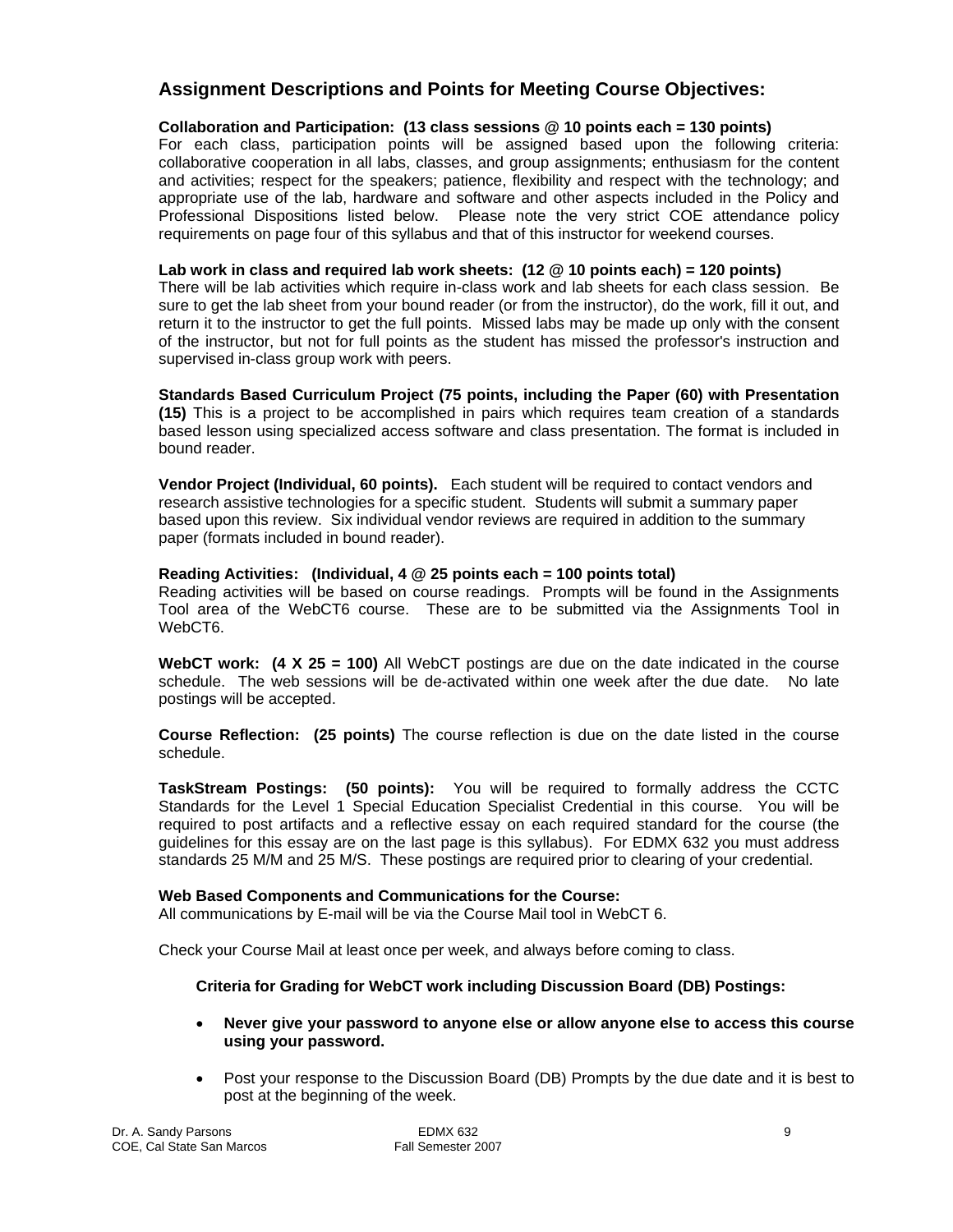- All postings must be written in professional and respectful language; Respect the opinions of others, and respond collegially.
- Use person first language.
- Compose your work off-line in Word and paste your responses into the discussion board. Keep a document of all your postings as proof of work.
- Read the postings of your colleagues (towards the middle of that week) and post required responses to the posting of others as indicated in the Professor's prompts.
- Be sure your responses are well thought out prior to posting your work.
- Be sure to post your responses by the due date and time on the course schedule.

# **PROFESSIONAL AND ADMINISTRATIVE REQUIREMENTS**

## **1. Weekend Course Attendance Policy:**

You may not miss more than one weekend component and receive a grade of A. You may not miss one full Saturday and receive a passing grade. Weekend courses are VERY intense and strict attendance and fulfillment of all requirements is required to receive credit for the course. NO MAKEUPS! (One component = Friday night, Saturday a.m., or Saturday p.m. session). Please review the COE attendance policy on page four of this syllabus.

- 2. Use "Person-first" language (e.g., "Student with Down Syndrome" rather than "Down Syndrome student;" "Johnny who happens to have Down Syndrome" rather than "My Down Syndrome student") must be used throughout all written and oral assignments and discussions. Always write in a professional and formal voice.
- 3. Word-process all written documents. **Keep a copy of all of your work**. Proof of completion of all assignments is the responsibility of the student. Keep these records until you have received your grade. Also, you will want these copies for your records and for potential future use as professional portfolio entries. Be sure to keep a record of WebCT postings also.
- 4. Complete and hand in all assignments on the due dates for full credit. If you have extraordinary circumstances that impact completion of your assignments, please inform the instructor(s). Any time that you have questions or concerns, please contact the instructor(s) immediately.
- 5. Participate in class discussions and group activities and demonstrate positive interpersonal skills with classmates and guests. Participation points are assigned on the basis of participation, collegiality, collaborative effort, and professionalism in interactions with fellow students and the instructors and guest lecturers.
- 6. **Responsibility for obtaining handouts is that of the student**. If you are to miss class, be sure to select a class "buddy" to ensure that you receive handouts and information when you must miss class. You may wish to have the following:
- 7. Buddy: Telephone, e-mail address, Fax number. Be sure to have your Buddy pick up the handouts for you.
- 8. If you lose your handouts, you must copy one from a classmate, the copy budget of the COE is extremely limited. TAKE ONLY ONE HANDOUT, the exact number is run, with no extras.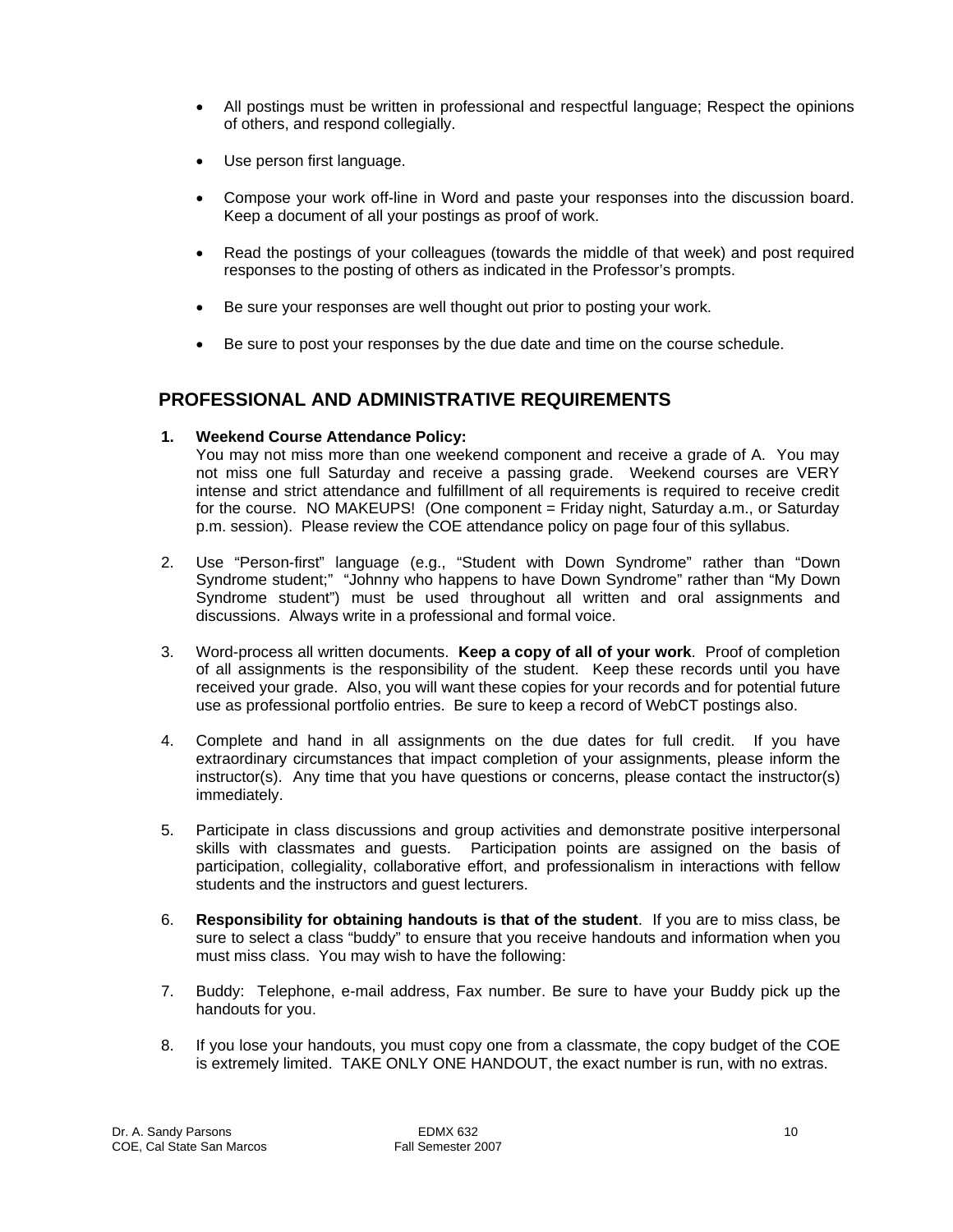9. The instructor does not accept late work either for hard copy assignments or for Web CT assignments. If you have undue and extreme circumstances in your life please contact me for assistance with timelines.

## **Policies and Professional Dispositions for technology lab:**

- Store all equipment and clean up lab before leaving class.
- Assure that everyone in the group participates in the lab work. A collaborative professional considers his/her colleagues at all times. Much of the adaptive and assistive devices must be shared. Be sure to have each member of the group have hands-on with the devices and software in order to complete full credit for the lab work.
- Demonstrate respect for the instructors, guest speakers, and fellow classmates.
- Arrive on time to class, return from breaks on time, and stay for the full class period.
- **ABSOLUTELY NOT FOOD, DRINK, WATER, ETC. IN THE LAB AT ANY TIME**!!!! Students with food or drink in the lab (other than water bottles at the tables, not at the computers) will be **penalized participation and lab points**. Thank You.
- Please wash your hands before using any adaptive equipment, the keyboard membranes and switches are very sensitive and very expensive. Also, do not write on top of the keyboard membranes.

## **GRADING STANDARDS:**

Points will be totaled for all assignments and percentages will be calculated. Grades are then computed according to the following scale:

#### **GRADING SCALE: (represents percentages of total points)**

|   | $90 =$<br>. . | $=$ |
|---|---------------|-----|
| . | $80 = B$      | $=$ |

Points below 77 = F (grade of C+ or better required to count course on the credential program)

### **Grading Rubrics: Criteria for Grading Assignments:**

A (93%) Outstanding work on assignment, excellent syntheses of information and experiences, great insight and application, and excellent writing,

B (83%) Completion of assignment in good form with good syntheses and application of information and experiences, writing is good,

C (73%) Completion of assignment, adequate effort, adequate synthesis of information and application of information and experiences, writing is adequate.

### **Criteria for Grading the Course:**

A (93%) Outstanding work on all assignments, excellent syntheses of information and experiences

B (83%) Completion of all assignments in good form with adequate syntheses of information and experiences

C (73%) Completion of all assignments, minimum effort, minimal synthesis of information and experiences.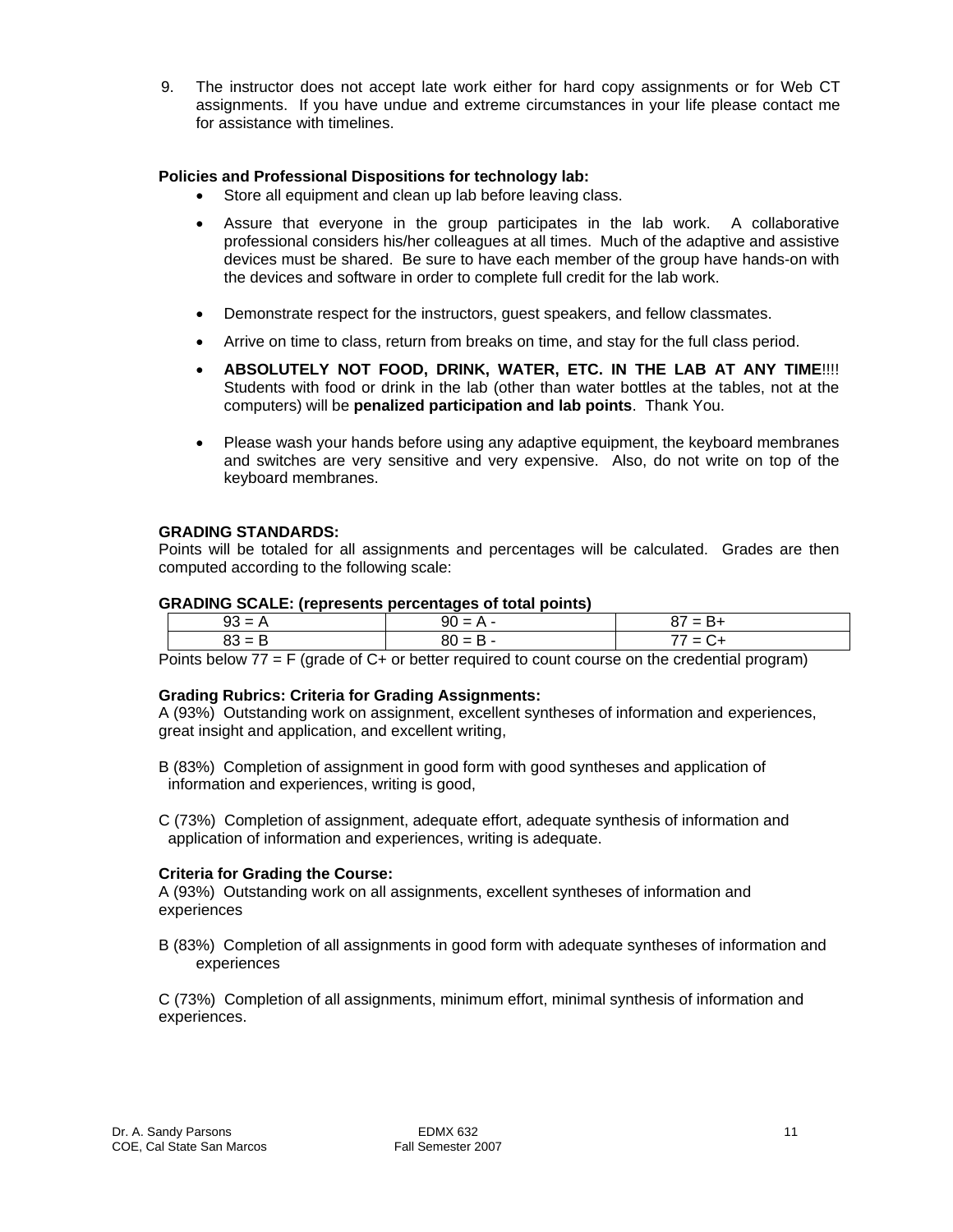# **Course Meeting Schedule EDMX 632**

**The schedule of topics and assignment due dates will be handed out in class on Saturday September 8th.**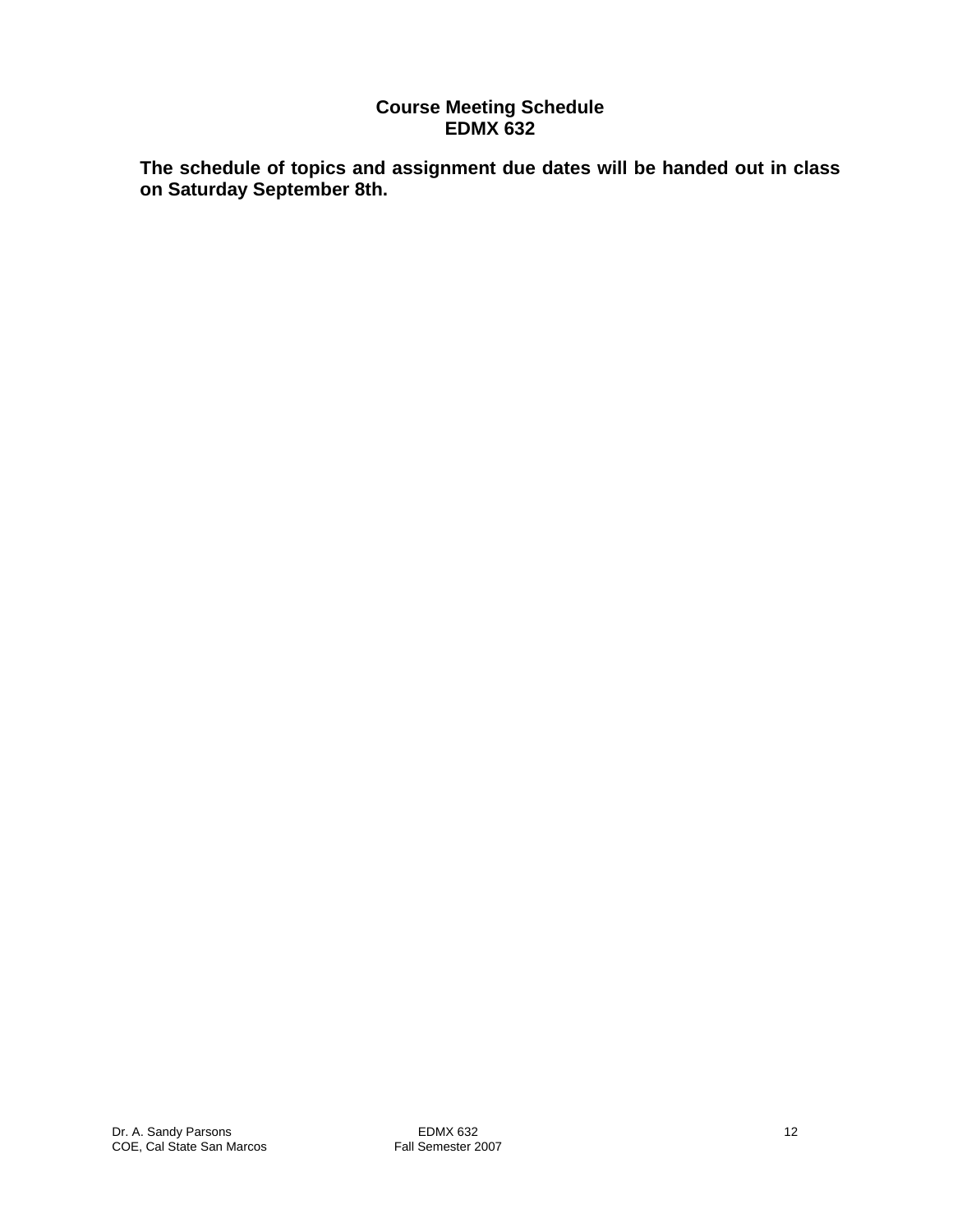**SB 2042 - AUTHORIZATION TO TEACH ENGLISH LEARNERS COMPETENCIES**

| <b>PART 1:</b><br><b>LANGUAGE STRUCTURE AND</b><br><b>FIRST- AND SECOND-LANGUAGE</b><br><b>DEVELOPMENT</b>                                          | PART 2:<br><b>METHODOLOGY</b><br>OF BILINGUAL, ENGLISH<br><b>LANGUAGE DEVELOPMENT,</b><br><b>AND CONTENT INSTRUCTION</b>       | <b>PART 3:</b><br><b>CULTURE AND</b><br><b>CULTURAL DIVERSITY</b>                                   |
|-----------------------------------------------------------------------------------------------------------------------------------------------------|--------------------------------------------------------------------------------------------------------------------------------|-----------------------------------------------------------------------------------------------------|
|                                                                                                                                                     |                                                                                                                                |                                                                                                     |
| I. Language Structure and Use:<br><b>Universals and Differences</b><br>(including the structure of English)                                         | I. Theories and Methods of<br><b>Bilingual Education</b>                                                                       | <b>I. The Nature of Culture</b>                                                                     |
| A. The sound systems of language<br>(phonology)                                                                                                     | A. Foundations                                                                                                                 | A. Definitions of culture                                                                           |
| <b>B.</b> Word formation (morphology)                                                                                                               | <b>B.</b> Organizational models: What<br>works for whom?                                                                       | <b>B.</b> Perceptions of culture                                                                    |
| C. Syntax                                                                                                                                           | C. Instructional strategies                                                                                                    | C. Intra-group differences (e.g.,<br>ethnicity, race, generations, and<br>micro-cultures)           |
| <b>D.</b> Word meaning (semantics)                                                                                                                  | II. Theories and Methods for<br><b>Instruction In and Through</b><br><b>English</b>                                            | D. Physical geography and its effects<br>on culture                                                 |
| E. Language in context                                                                                                                              | A. Teacher delivery for both English<br>language development and<br>content instruction                                        | E. Cultural congruence                                                                              |
| F. Written discourse                                                                                                                                | <b>B.</b> Approaches with a focus on<br>English language development                                                           | II. Manifestations of Culture:<br><b>Learning About Students</b>                                    |
| G. Oral discourse                                                                                                                                   | C. Approaches with a focus on<br>content area instruction<br>(specially designed academic<br>instruction delivered in English) | A. What teachers should learn about<br>their students                                               |
| H. Nonverbal communication                                                                                                                          | D. Working with paraprofessionals                                                                                              | <b>B.</b> How teachers can learn about their<br>students                                            |
| I. Language Change                                                                                                                                  |                                                                                                                                | C. How teachers can use what they<br>learn about their students (culturally<br>responsive pedagogy) |
| II. Theories and Factors in First-<br>and Second-Language<br><b>Development</b>                                                                     | III. Language and Content<br><b>Area Assessment</b>                                                                            | <b>III. Cultural Contact</b>                                                                        |
| A. Historical and current theories and<br>models of language analysis that<br>have implications for second-<br>language development and<br>pedagogy | A. Purpose                                                                                                                     | A. Concepts of cultural contact                                                                     |
| <b>B.</b> Psychological factors affecting first-<br>and second-language development                                                                 | <b>B.</b> Methods                                                                                                              | <b>B.</b> Stages of individual cultural<br>contact                                                  |
| C. Socio-cultural factors affecting first-<br>and second-language development                                                                       | C. State mandates                                                                                                              | C. The dynamics of prejudice                                                                        |
| D. Pedagogical factors affecting first-<br>and second-language development                                                                          | <b>D.</b> Limitations of assessment                                                                                            | Strategies for conflict resolution<br>D.                                                            |
| E. Political factors affecting first- and<br>second-language development                                                                            | E. Technical concepts                                                                                                          | IV. Cultural Diversity in U.S. and CA.                                                              |
|                                                                                                                                                     |                                                                                                                                | A. Historical perspectives                                                                          |

**B.** Demography

**C.** Migration and immigration